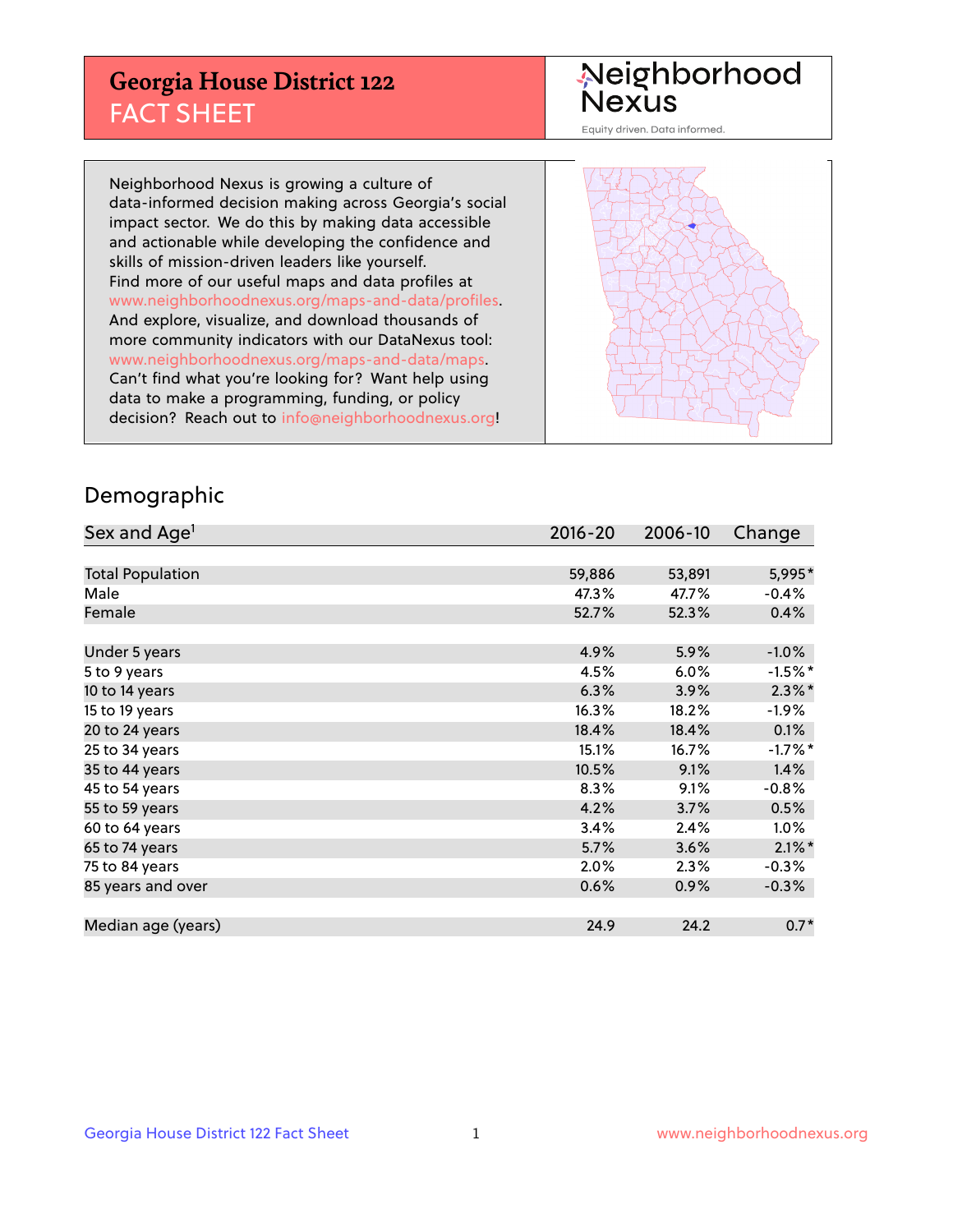## Demographic, continued...

| Race <sup>2</sup>                                            | $2016 - 20$ | 2006-10 | Change     |
|--------------------------------------------------------------|-------------|---------|------------|
| <b>Total population</b>                                      | 59,886      | 53,891  | 5,995*     |
| One race                                                     | 96.3%       | 97.5%   | $-1.2%$ *  |
| White                                                        | 55.6%       | 56.1%   | $-0.5%$    |
| <b>Black or African American</b>                             | 33.4%       | 36.4%   | $-3.0\%$ * |
| American Indian and Alaska Native                            | 0.3%        | 0.1%    | 0.3%       |
| Asian                                                        | 3.3%        | 2.3%    | 1.0%       |
| Native Hawaiian and Other Pacific Islander                   | 0.1%        | 0.1%    | $-0.0%$    |
| Some other race                                              | 3.6%        | 2.6%    | 1.0%       |
| Two or more races                                            | 3.7%        | 2.5%    | 1.2%       |
| Race alone or in combination with other race(s) <sup>3</sup> | $2016 - 20$ | 2006-10 | Change     |
| Total population                                             | 59,886      | 53,891  | 5,995*     |
| White                                                        | 59.1%       | 58.2%   | 0.9%       |
| <b>Black or African American</b>                             | 34.4%       | 37.9%   | $-3.5%$ *  |
| American Indian and Alaska Native                            | 1.0%        | 0.4%    | 0.6%       |
| Asian                                                        | 4.3%        | 2.8%    | $1.5\%$ *  |
| Native Hawaiian and Other Pacific Islander                   | 0.1%        | 0.1%    | $-0.0%$    |
| Some other race                                              | 4.9%        | 3.3%    | $1.6\%$ *  |
|                                                              |             |         |            |
| Hispanic or Latino and Race <sup>4</sup>                     | $2016 - 20$ | 2006-10 | Change     |
| <b>Total population</b>                                      | 59,886      | 53,891  | 5,995*     |
| Hispanic or Latino (of any race)                             | 14.8%       | 13.0%   | 1.7%       |
| Not Hispanic or Latino                                       | 85.2%       | 87.0%   | $-1.7%$    |
| White alone                                                  | 46.2%       | 46.7%   | $-0.5%$    |
| <b>Black or African American alone</b>                       | 33.1%       | 35.6%   | $-2.5%$ *  |
| American Indian and Alaska Native alone                      | 0.0%        | 0.1%    | $-0.0%$    |
| Asian alone                                                  | 3.3%        | 2.2%    | 1.0%       |
| Native Hawaiian and Other Pacific Islander alone             | 0.1%        | 0.1%    | $-0.0%$    |
| Some other race alone                                        | 0.1%        | 0.3%    | $-0.2%$    |
| Two or more races                                            | 2.4%        | 2.0%    | 0.5%       |
| U.S. Citizenship Status <sup>5</sup>                         | $2016 - 20$ | 2006-10 | Change     |
|                                                              |             |         |            |
| Foreign-born population                                      | 5,568       | 6,054   | $-486$     |
| Naturalized U.S. citizen                                     | 28.8%       | 17.7%   | $11.2\%$ * |
| Not a U.S. citizen                                           | 71.2%       | 82.3%   | $-11.2%$   |
| Citizen, Voting Age Population <sup>6</sup>                  | $2016 - 20$ | 2006-10 | Change     |
| Citizen, 18 and over population                              | 45,326      | 39,370  | 5,956*     |
| Male                                                         | 46.2%       | 45.2%   | 1.0%       |
| Female                                                       | 53.8%       | 54.8%   | $-1.0%$    |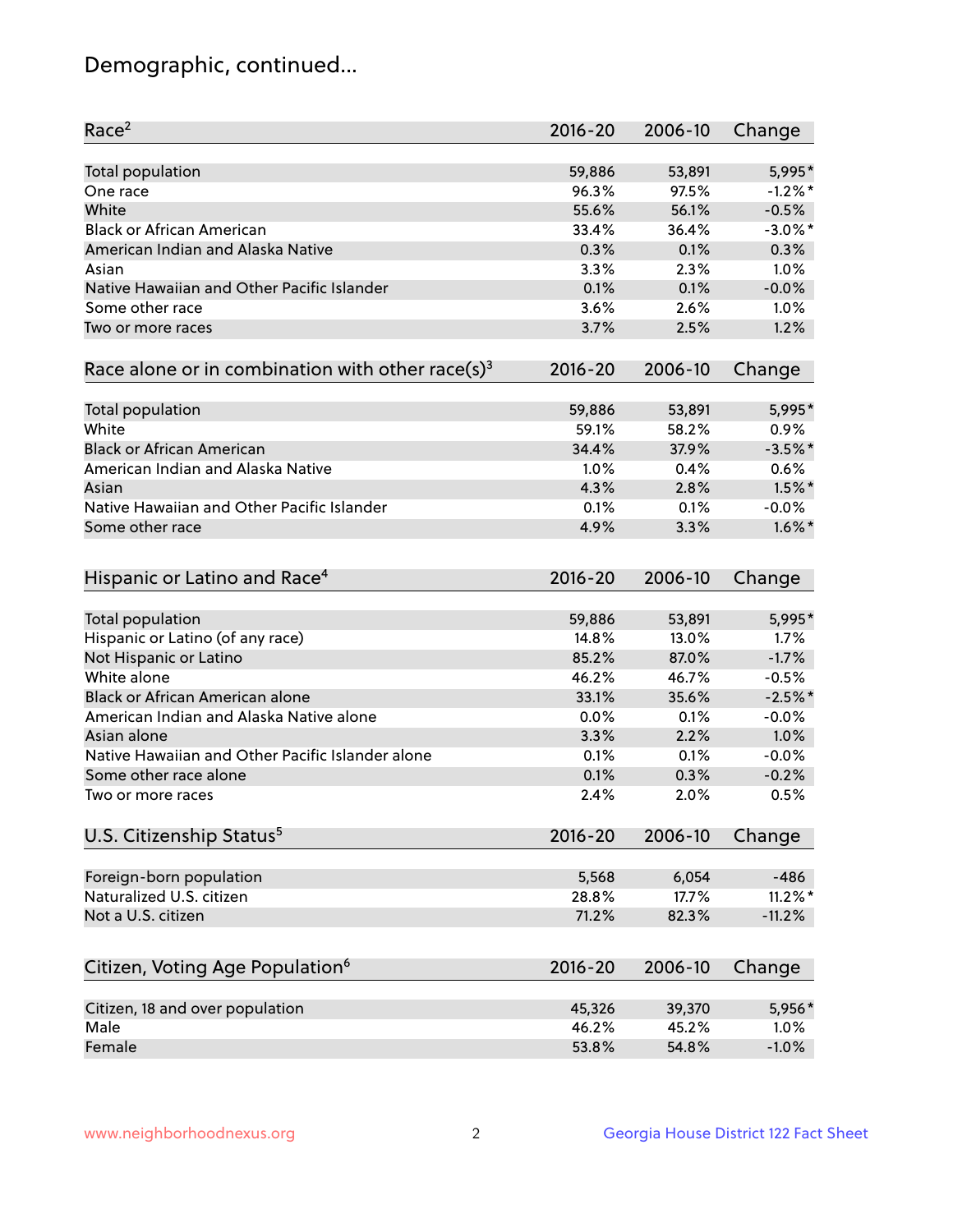#### Economic

| Income <sup>7</sup>                                 | $2016 - 20$ | 2006-10 | Change     |
|-----------------------------------------------------|-------------|---------|------------|
|                                                     |             |         |            |
| All households                                      | 21,459      | 17,390  | 4,069*     |
| Less than \$10,000                                  | 16.2%       | 21.2%   | $-5.0\%$ * |
| \$10,000 to \$14,999                                | 9.6%        | 8.3%    | 1.3%       |
| \$15,000 to \$24,999                                | 16.8%       | 17.7%   | $-0.9%$    |
| \$25,000 to \$34,999                                | 13.1%       | 11.6%   | 1.4%       |
| \$35,000 to \$49,999                                | 12.0%       | 13.2%   | $-1.2%$    |
| \$50,000 to \$74,999                                | 12.7%       | 14.6%   | $-1.9%$    |
| \$75,000 to \$99,999                                | 7.1%        | 7.2%    | $-0.1%$    |
| \$100,000 to \$149,999                              | 7.9%        | 4.1%    | $3.8\%$ *  |
| \$150,000 to \$199,999                              | 2.4%        | 1.0%    | 1.4%       |
| \$200,000 or more                                   | 2.3%        | 1.0%    | 1.3%       |
| Median household income (dollars)                   | 31,140      | 27,896  | $3,245*$   |
| Mean household income (dollars)                     | 49,640      | 39,592  | 10,048*    |
| With earnings                                       | 80.0%       | 78.6%   | 1.3%       |
| Mean earnings (dollars)                             | 51,352      | 40,692  | 10,660*    |
| <b>With Social Security</b>                         | 22.3%       | 18.9%   | $3.4\%$ *  |
| Mean Social Security income (dollars)               | 15,796      | 12,586  | $3,211*$   |
| With retirement income                              | 12.5%       | 9.2%    | $3.3\%$ *  |
| Mean retirement income (dollars)                    | 21,532      | 24,427  | $-2,894$   |
| With Supplemental Security Income                   | 6.0%        | 4.2%    | 1.8%       |
| Mean Supplemental Security Income (dollars)         | 8,888       | 8,212   | 676        |
| With cash public assistance income                  | 1.6%        | 1.4%    | 0.2%       |
| Mean cash public assistance income (dollars)        | 1,264       | 1,863   | $-599$     |
| With Food Stamp/SNAP benefits in the past 12 months | 17.7%       | 15.4%   | 2.4%       |
|                                                     |             |         |            |
| Families                                            | 10,016      | 9,108   | $908*$     |
| Less than \$10,000                                  | 7.4%        | 13.2%   | $-5.8\%$ * |
| \$10,000 to \$14,999                                | 7.7%        | 5.0%    | 2.7%       |
| \$15,000 to \$24,999                                | 12.0%       | 16.7%   | $-4.7%$    |
| \$25,000 to \$34,999                                | 15.9%       | 11.8%   | 4.1%       |
| \$35,000 to \$49,999                                | 12.5%       | 14.1%   | $-1.5%$    |
| \$50,000 to \$74,999                                | 14.9%       | 18.7%   | $-3.8%$    |
| \$75,000 to \$99,999                                | 11.0%       | 11.0%   | $-0.0%$    |
| \$100,000 to \$149,999                              | 9.6%        | 6.4%    | 3.2%       |
| \$150,000 to \$199,999                              | 4.7%        | 1.4%    | 3.4%       |
| \$200,000 or more                                   | 4.3%        | 1.9%    | 2.4%       |
| Median family income (dollars)                      | 43,313      | 38,635  | 4,678*     |
| Mean family income (dollars)                        | 67,501      | 50,744  | 16,756*    |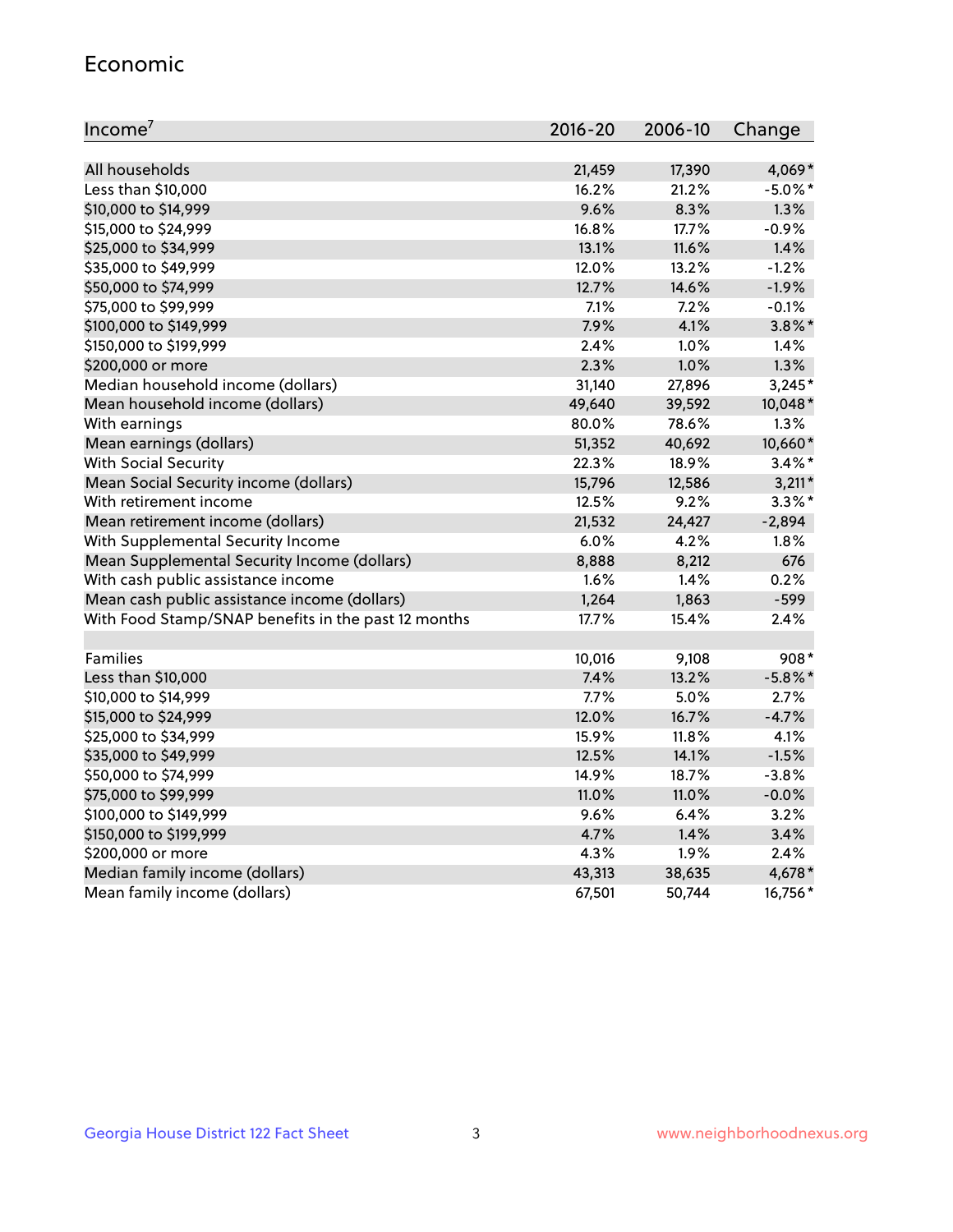## Economic, continued...

| Income, continued <sup>8</sup>                           | $2016 - 20$ | 2006-10 | Change      |
|----------------------------------------------------------|-------------|---------|-------------|
|                                                          |             |         |             |
| Nonfamily households                                     | 11,443      | 8,281   | $3,162*$    |
| Median nonfamily income (dollars)                        | 20,735      | 19,380  | 1,355       |
| Mean nonfamily income (dollars)                          | 30,986      | 26,291  | 4,694*      |
| Median earnings for workers (dollars)                    | 16,475      | 14,832  | $1,643*$    |
| Median earnings for male full-time, year-round workers   | 36,198      | 32,126  | 4,072*      |
| (dollars)                                                |             |         |             |
| Median earnings for female full-time, year-round workers | 32,472      | 26,411  | $6,060*$    |
| (dollars)                                                |             |         |             |
| Per capita income (dollars)                              | 18,386      | 14,077  | 4,308*      |
|                                                          |             |         |             |
| Families and People Below Poverty Level <sup>9</sup>     | 2016-20     | 2006-10 | Change      |
|                                                          |             |         |             |
| <b>All families</b>                                      | 20.8%       | 24.2%   | $-3.3%$     |
| With related children under 18 years                     | 31.6%       | 38.0%   | $-6.4%$     |
|                                                          | 34.2%       | 40.9%   | $-6.8%$     |
| With related children under 5 years only                 |             |         | $-5.1%$     |
| Married couple families                                  | 8.8%        | 13.8%   |             |
| With related children under 18 years                     | 13.7%       | 25.0%   | $-11.3%$    |
| With related children under 5 years only                 | 15.3%       | 14.4%   | 1.0%        |
| Families with female householder, no husband present     | 38.5%       | 42.8%   | $-4.4%$     |
| With related children under 18 years                     | 54.2%       | 54.3%   | $-0.1%$     |
| With related children under 5 years only                 | 63.9%       | 67.8%   | $-3.9%$     |
| All people                                               | 33.6%       | 38.3%   | $-4.7\%$ *  |
| Under 18 years                                           | 33.7%       | 50.3%   | $-16.6%$ *  |
| Related children under 18 years                          | 33.7%       | 49.9%   | $-16.2\%$ * |
| Related children under 5 years                           | 46.4%       | 53.1%   | $-6.8%$     |
| Related children 5 to 17 years                           | 29.1%       | 48.4%   | $-19.3\%$ * |
| 18 years and over                                        | 33.6%       | 35.0%   | $-1.4%$     |
| 18 to 64 years                                           | 35.8%       | 36.9%   | $-1.1%$     |
| 65 years and over                                        | 17.4%       | 16.5%   | 0.9%        |
| People in families                                       | 22.6%       | 30.0%   | $-7.3\%$ *  |
| Unrelated individuals 15 years and over                  | 50.9%       | 55.3%   | $-4.4%$     |
|                                                          |             |         |             |
| Non-Hispanic white people                                | 36.9%       | 38.0%   | $-1.1%$     |
| Black or African-American people                         | 34.6%       | 36.8%   | $-2.2%$     |
| Asian people                                             | 28.0%       | 33.3%   | $-5.3%$     |
| Hispanic or Latino people                                | 25.4%       | 42.9%   | $-17.5%$ *  |
|                                                          |             |         |             |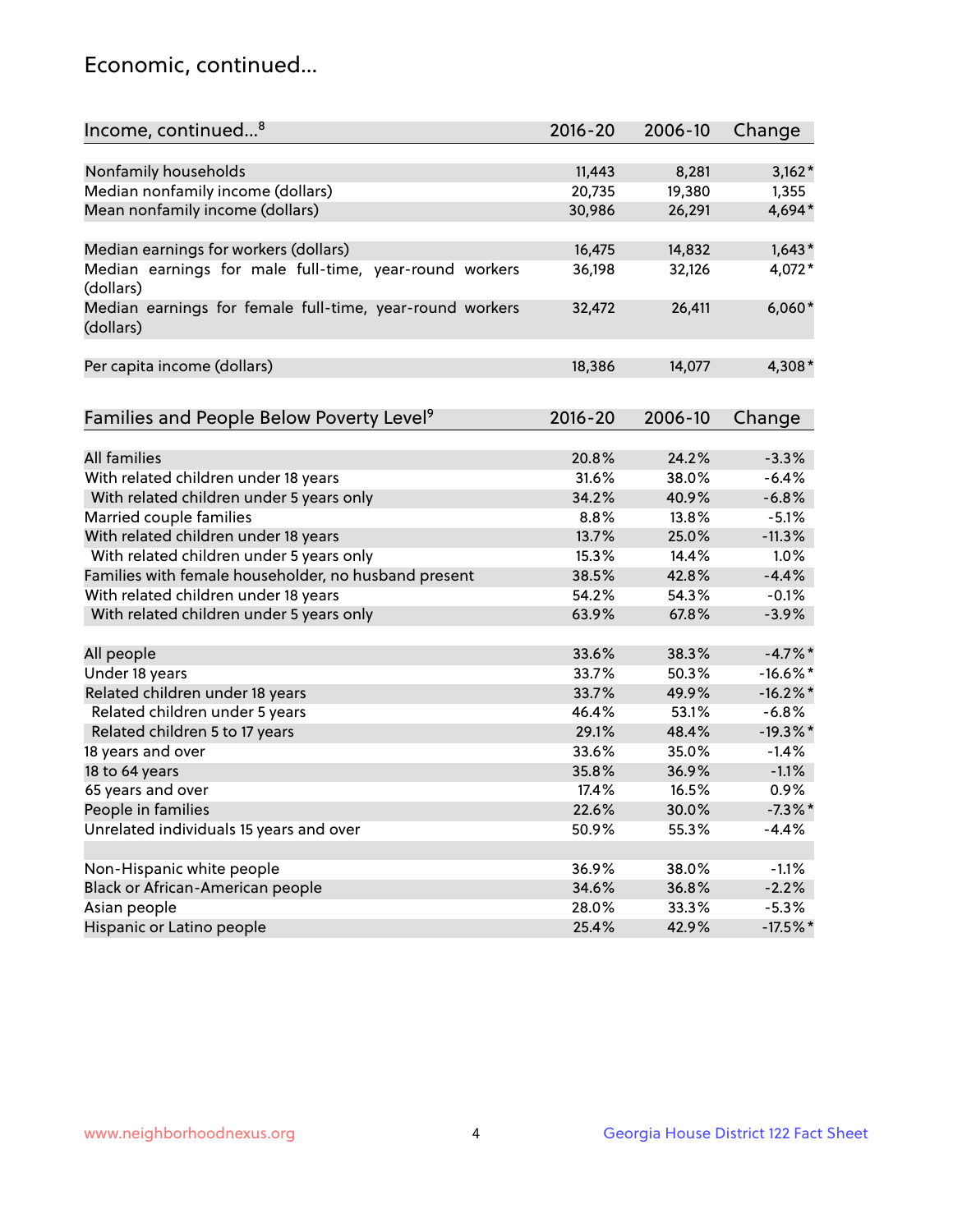## Employment

| Employment Status <sup>10</sup>                                                               | $2016 - 20$    | 2006-10      | Change       |
|-----------------------------------------------------------------------------------------------|----------------|--------------|--------------|
|                                                                                               |                |              |              |
| Population 16 years and over                                                                  | 49,898         | 44,895       | $5,003*$     |
| In labor force                                                                                | 55.6%          | 55.9%        | $-0.3%$      |
| Civilian labor force                                                                          | 55.4%          | 55.8%        | $-0.4%$      |
| Employed                                                                                      | 51.0%          | 50.9%        | 0.1%         |
| Unemployed                                                                                    | 4.4%           | 5.0%         | $-0.6%$      |
| <b>Armed Forces</b>                                                                           | 0.1%           | 0.0%         | 0.1%         |
| Not in labor force                                                                            | 44.4%          | 44.1%        | 0.3%         |
| Civilian labor force                                                                          |                |              | $2,591*$     |
|                                                                                               | 27,656<br>7.9% | 25,064       |              |
| <b>Unemployment Rate</b>                                                                      |                | 8.9%         | $-0.9%$      |
| Females 16 years and over                                                                     | 26,490         | 23,854       | 2,636*       |
| In labor force                                                                                | 52.7%          | 51.5%        | 1.2%         |
| Civilian labor force                                                                          | 52.5%          | 51.5%        | 1.1%         |
| Employed                                                                                      | 48.8%          | 46.7%        | 2.1%         |
|                                                                                               |                |              |              |
| Own children of the householder under 6 years                                                 | 3,280          | 3,752        | $-472$       |
| All parents in family in labor force                                                          | 66.2%          | 56.6%        | 9.6%         |
|                                                                                               |                |              |              |
| Own children of the householder 6 to 17 years                                                 | 6,968          | 5,449        | $1,519*$     |
| All parents in family in labor force                                                          | 69.8%          | 63.1%        | 6.7%         |
|                                                                                               |                |              |              |
| Industry <sup>11</sup>                                                                        | $2016 - 20$    | 2006-10      | Change       |
|                                                                                               |                |              |              |
| Civilian employed population 16 years and over                                                | 25,460         | 22,841       | $2,618*$     |
| Agriculture, forestry, fishing and hunting, and mining                                        | 0.7%           | 1.1%         | $-0.4%$      |
| Construction                                                                                  | 4.1%           | 6.5%         | $-2.4%$      |
| Manufacturing<br>Wholesale trade                                                              | 10.5%<br>1.2%  | 8.9%         | 1.6%         |
|                                                                                               |                | 1.8%         | $-0.6%$      |
| Retail trade                                                                                  | 10.6%          | 11.5%        | $-0.8%$      |
| Transportation and warehousing, and utilities<br>Information                                  | 3.7%           | 3.5%<br>1.4% | 0.2%<br>0.3% |
|                                                                                               | 1.6%           |              |              |
| Finance and insurance, and real estate and rental and leasing                                 | 3.3%           | 3.2%         | $0.0\%$      |
| Professional, scientific, and management, and administrative<br>and waste management services | 9.7%           | 7.1%         | $2.6\%$ *    |
| Educational services, and health care and social assistance                                   | 29.7%          | 29.7%        | 0.1%         |
| Arts, entertainment, and recreation, and accommodation and                                    | 16.5%          | 17.9%        | $-1.4%$      |
| food services                                                                                 |                |              |              |
| Other services, except public administration                                                  | 4.9%           | 4.0%         | 0.9%         |
| Public administration                                                                         | 3.5%           | 3.5%         | $0.0\%$      |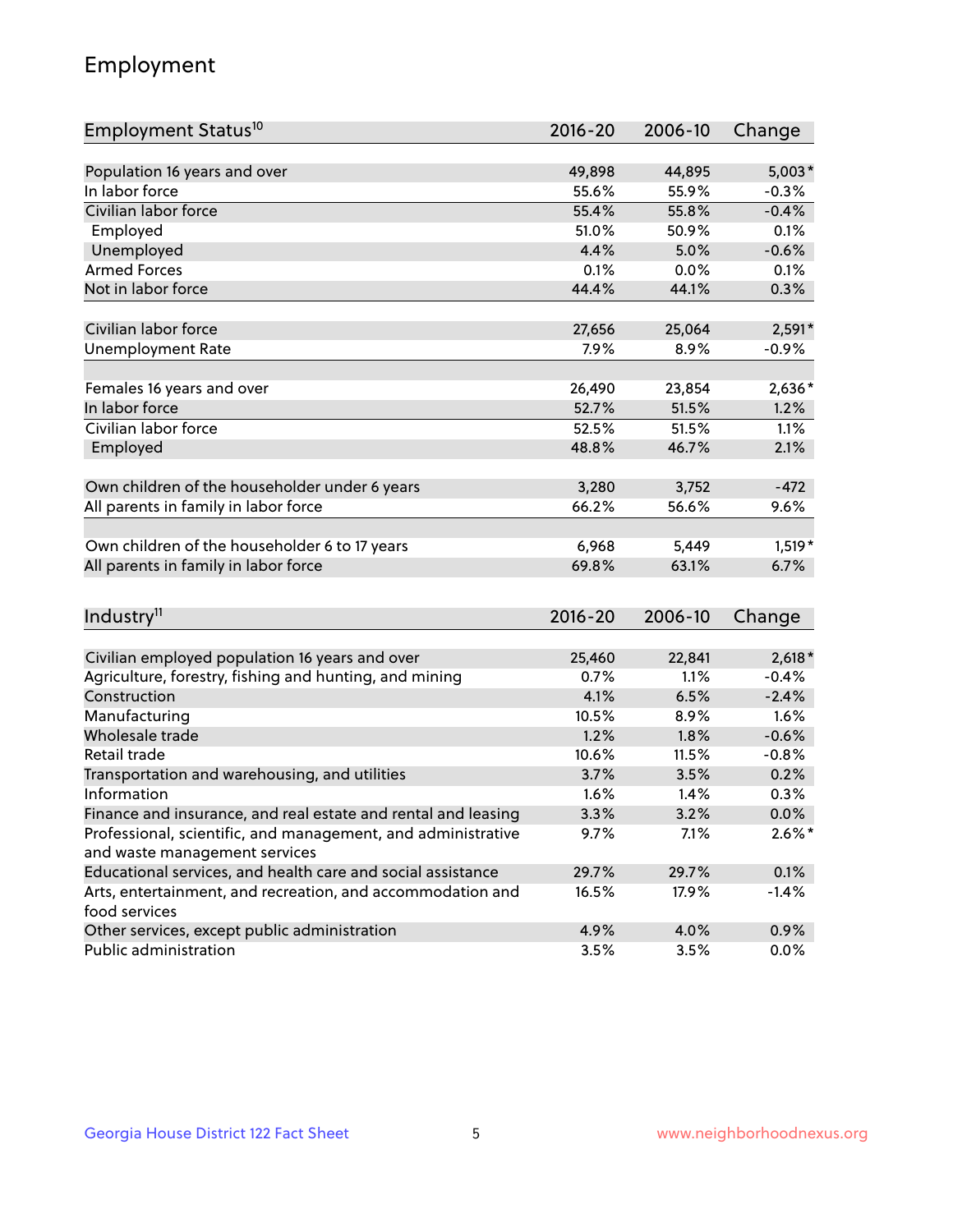## Employment, continued...

| Occupation <sup>12</sup>                                                    | $2016 - 20$ | 2006-10 | Change         |
|-----------------------------------------------------------------------------|-------------|---------|----------------|
| Civilian employed population 16 years and over                              | 25,460      | 22,841  | $2,618*$       |
| Management, business, science, and arts occupations                         | 36.5%       | 32.1%   | $4.4\%$ *      |
| Service occupations                                                         | 24.5%       | 22.2%   | 2.3%           |
| Sales and office occupations                                                | 15.7%       | 22.3%   | $-6.6%$ *      |
|                                                                             | 6.9%        |         |                |
| and<br>maintenance<br>Natural<br>resources,<br>construction,<br>occupations |             | 8.5%    | $-1.6%$        |
| Production, transportation, and material moving occupations                 | 16.4%       | 14.9%   | 1.5%           |
| Class of Worker <sup>13</sup>                                               | $2016 - 20$ | 2006-10 | Change         |
|                                                                             |             |         |                |
| Civilian employed population 16 years and over                              | 25,460      | 22,841  | $2,618*$       |
| Private wage and salary workers                                             | 70.6%       | 70.9%   | $-0.3%$        |
| Government workers                                                          | 24.0%       | 24.2%   | $-0.2%$        |
| Self-employed in own not incorporated business workers                      | 4.6%        | 4.5%    | 0.1%           |
| Unpaid family workers                                                       | 0.8%        | 0.4%    | 0.4%           |
| Job Flows <sup>14</sup>                                                     | 2019        | 2010    | Change         |
|                                                                             |             |         |                |
| Total Jobs in district                                                      | 48,051      | 47,148  | 903            |
| Held by residents of district                                               | 15.8%       | 15.2%   | 0.5%           |
| Held by non-residents of district                                           | 84.2%       | 84.8%   | $-0.5%$        |
| Jobs by Industry Sector <sup>15</sup>                                       | 2019        | 2010    | Change         |
|                                                                             |             |         |                |
| Total Jobs in district                                                      | 48,051      | 47,148  | 903            |
| Goods Producing sectors                                                     | 14.0%       | 14.9%   | $-0.8%$        |
| Trade, Transportation, and Utilities sectors                                | 11.0%       | 10.2%   | 0.9%           |
| All Other Services sectors                                                  | 74.9%       | 75.0%   | $-0.0%$        |
| Total Jobs in district held by district residents                           | 7,587       | 7,188   | 399            |
| <b>Goods Producing sectors</b>                                              | 15.0%       | 16.2%   | $-1.2%$        |
| Trade, Transportation, and Utilities sectors                                | 10.4%       | 9.3%    | 1.2%           |
| All Other Services sectors                                                  | 74.6%       | 74.5%   | 0.1%           |
|                                                                             |             |         |                |
| Jobs by Earnings <sup>16</sup>                                              | 2019        | 2010    | Change         |
|                                                                             |             |         |                |
| Total Jobs in district                                                      | 48,051      | 47,148  | 903<br>$-2.2%$ |
| Jobs with earnings \$1250/month or less                                     | 20.9%       | 23.1%   |                |
| Jobs with earnings \$1251/month to \$3333/month                             | 34.8%       | 43.1%   | $-8.3%$        |
| Jobs with earnings greater than \$3333/month                                | 44.3%       | 33.7%   | 10.6%          |
| Total Jobs in district held by district residents                           | 7,587       | 7,188   | 399            |
| Jobs with earnings \$1250/month or less                                     | 23.8%       | 27.1%   | $-3.4%$        |
| Jobs with earnings \$1251/month to \$3333/month                             | 42.1%       | 52.4%   | $-10.3%$       |
| Jobs with earnings greater than \$3333/month                                | 34.2%       | 20.5%   | 13.7%          |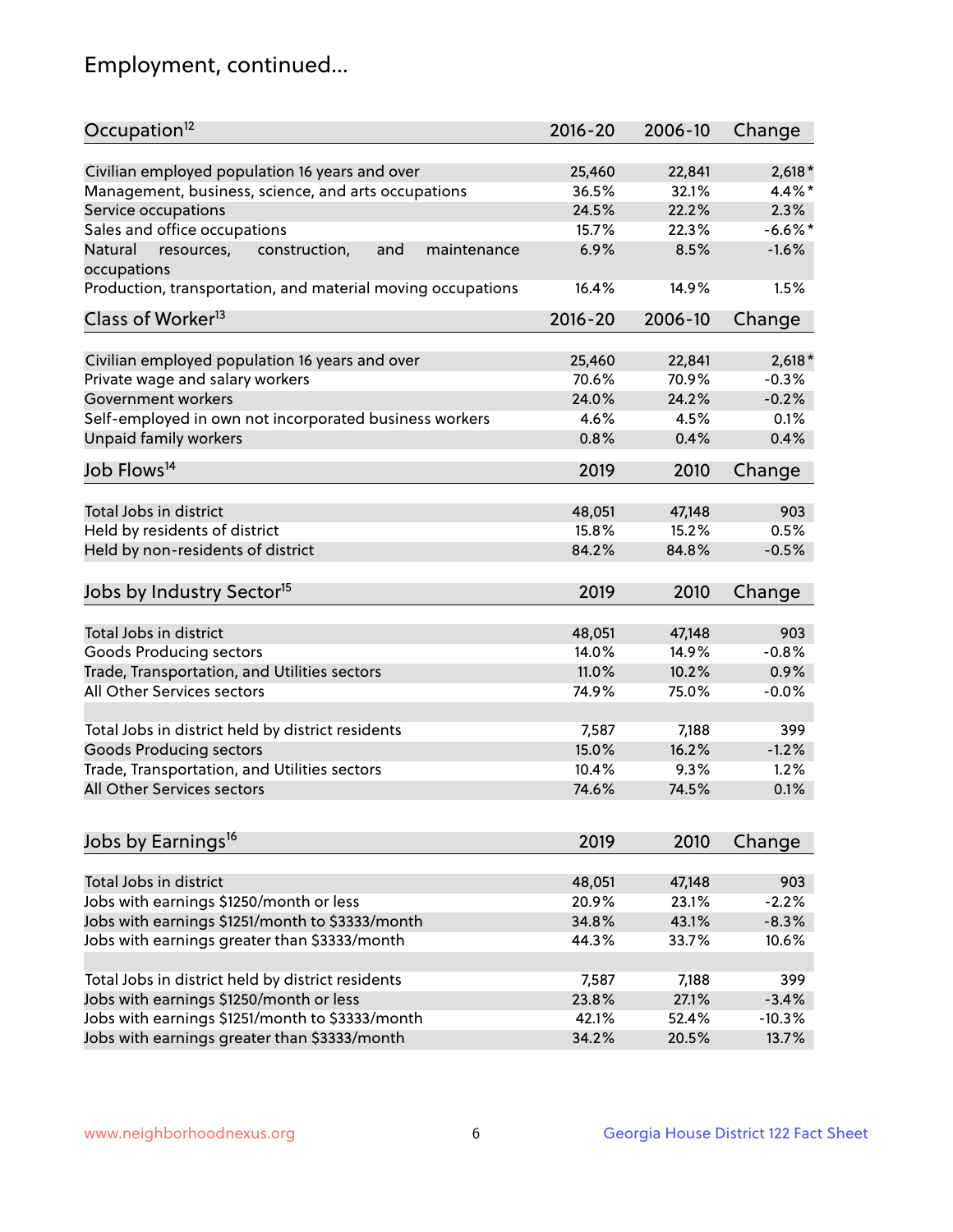## Employment, continued...

| Change  |
|---------|
|         |
| 903     |
| $-1.2%$ |
| $-2.9%$ |
| 4.2%    |
|         |
| 399     |
| $-2.6%$ |
| $-1.1%$ |
| 3.7%    |
|         |

#### Education

| School Enrollment <sup>18</sup>                | $2016 - 20$ | 2006-10  | Change    |
|------------------------------------------------|-------------|----------|-----------|
|                                                |             |          |           |
| Population 3 years and over enrolled in school | 27,261      | 23,824   | $3,437*$  |
| Nursery school, preschool                      | $1.9\%$     | 3.2%     | $-1.3%$   |
| Kindergarten                                   | 2.5%        | 2.9%     | $-0.4%$   |
| Elementary school (grades 1-8)                 | 18.2%       | $17.3\%$ | 0.9%      |
| High school (grades 9-12)                      | 8.0%        | 8.3%     | $-0.3%$   |
| College or graduate school                     | 69.4%       | 68.2%    | 1.2%      |
| Educational Attainment <sup>19</sup>           | $2016 - 20$ | 2006-10  | Change    |
|                                                |             |          |           |
| Population 25 years and over                   | 29,762      | 25,694   | 4,068*    |
| Less than 9th grade                            | 5.3%        | $7.9\%$  | $-2.6%$   |
| 9th to 12th grade, no diploma                  | 10.5%       | 15.7%    | $-5.2%$ * |
| High school graduate (includes equivalency)    | 25.8%       | 28.5%    | $-2.7%$   |
| Some college, no degree                        | 18.8%       | 16.7%    | 2.2%      |
| Associate's degree                             | 6.7%        | 4.4%     | $2.3\%$ * |
| Bachelor's degree                              | 17.0%       | 15.7%    | 1.3%      |
| Graduate or professional degree                | 15.9%       | 11.1%    | $4.8\%$ * |
|                                                |             |          |           |
| Percent high school graduate or higher         | 84.2%       | 76.4%    | $7.8\%$ * |
| Percent bachelor's degree or higher            | 32.9%       | 26.8%    | $6.0\%$ * |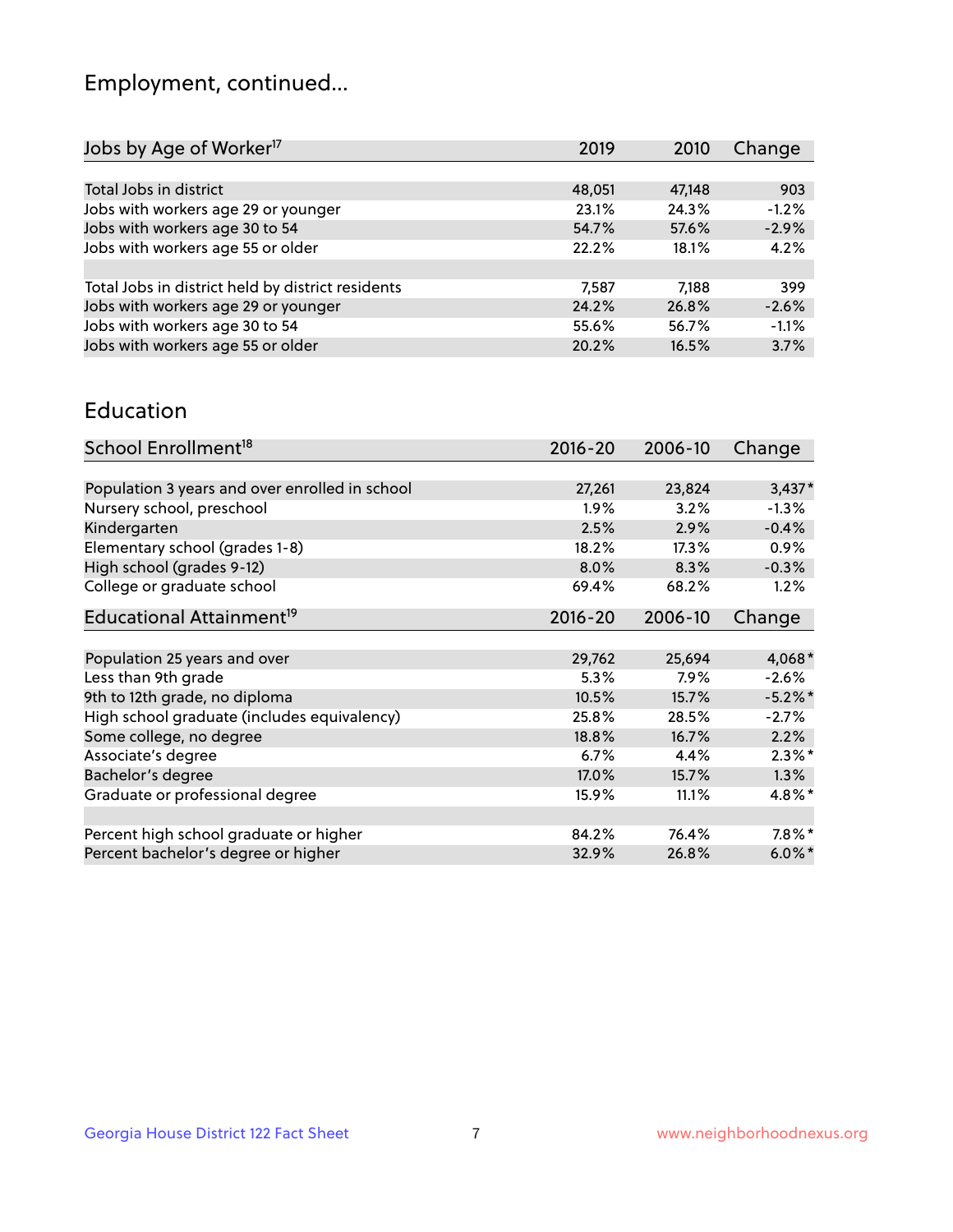## Housing

| Households by Type <sup>20</sup>                     | 2016-20 | 2006-10 | Change      |
|------------------------------------------------------|---------|---------|-------------|
|                                                      |         |         |             |
| <b>Total households</b>                              | 21,459  | 17,390  | 4,069*      |
| Family households (families)                         | 46.7%   | 52.4%   | $-5.7\%$ *  |
| With own children under 18 years                     | 21.9%   | 23.8%   | $-1.9%$     |
| Married-couple family                                | 24.0%   | 28.8%   | $-4.8\%$ *  |
| With own children of the householder under 18 years  | 9.3%    | 11.0%   | $-1.7%$     |
| Male householder, no wife present, family            | 5.7%    | 5.2%    | 0.5%        |
| With own children of the householder under 18 years  | 3.2%    | 1.6%    | 1.6%        |
| Female householder, no husband present, family       | 17.0%   | 18.4%   | $-1.4%$     |
| With own children of the householder under 18 years  | 9.4%    | 11.2%   | $-1.8%$     |
| Nonfamily households                                 | 53.3%   | 47.6%   | $5.7\%$ *   |
| Householder living alone                             | 34.1%   | 32.5%   | 1.5%        |
| 65 years and over                                    | 9.8%    | 5.8%    | 4.0%*       |
|                                                      |         |         |             |
| Households with one or more people under 18 years    | 24.1%   | 27.4%   | $-3.4\%$ *  |
| Households with one or more people 65 years and over | 18.8%   | 15.1%   | $3.6\%$ *   |
|                                                      |         |         |             |
| Average household size                               | 2.35    | 2.61    | $-0.26*$    |
| Average family size                                  | 3.08    | 3.34    | $-0.26$     |
|                                                      |         |         |             |
| Housing Occupancy <sup>21</sup>                      | 2016-20 | 2006-10 | Change      |
|                                                      |         |         |             |
| Total housing units                                  | 23,270  | 21,164  | $2,106*$    |
| Occupied housing units                               | 92.2%   | 82.2%   | 10.1%*      |
| Vacant housing units                                 | 7.8%    | 17.8%   | $-10.1\%$ * |
| Homeowner vacancy rate                               | 3.2     | 5.8     | $-2.6$      |
| Rental vacancy rate                                  | 3.2     | 12.8    | $-9.6*$     |
|                                                      |         |         |             |
| Units in Structure <sup>22</sup>                     | 2016-20 | 2006-10 | Change      |
|                                                      |         |         |             |
| Total housing units                                  | 23,270  | 21,164  | $2,106*$    |
| 1-unit, detached                                     | 45.9%   | 46.9%   | $-1.1%$     |
| 1-unit, attached                                     | 5.8%    | 3.4%    | $2.3\%$ *   |
| 2 units                                              | 9.1%    | 8.6%    | 0.4%        |
| 3 or 4 units                                         | 6.8%    | 6.9%    | $-0.1%$     |
| 5 to 9 units                                         | 5.2%    | 7.8%    | $-2.5%$ *   |
| 10 to 19 units                                       | 9.2%    | 8.2%    | 1.0%        |
| 20 or more units                                     | 10.7%   | 10.2%   | 0.4%        |
| Mobile home                                          | 7.4%    | 7.9%    | $-0.5%$     |
| Boat, RV, van, etc.                                  | 0.0%    | 0.0%    | 0.0%        |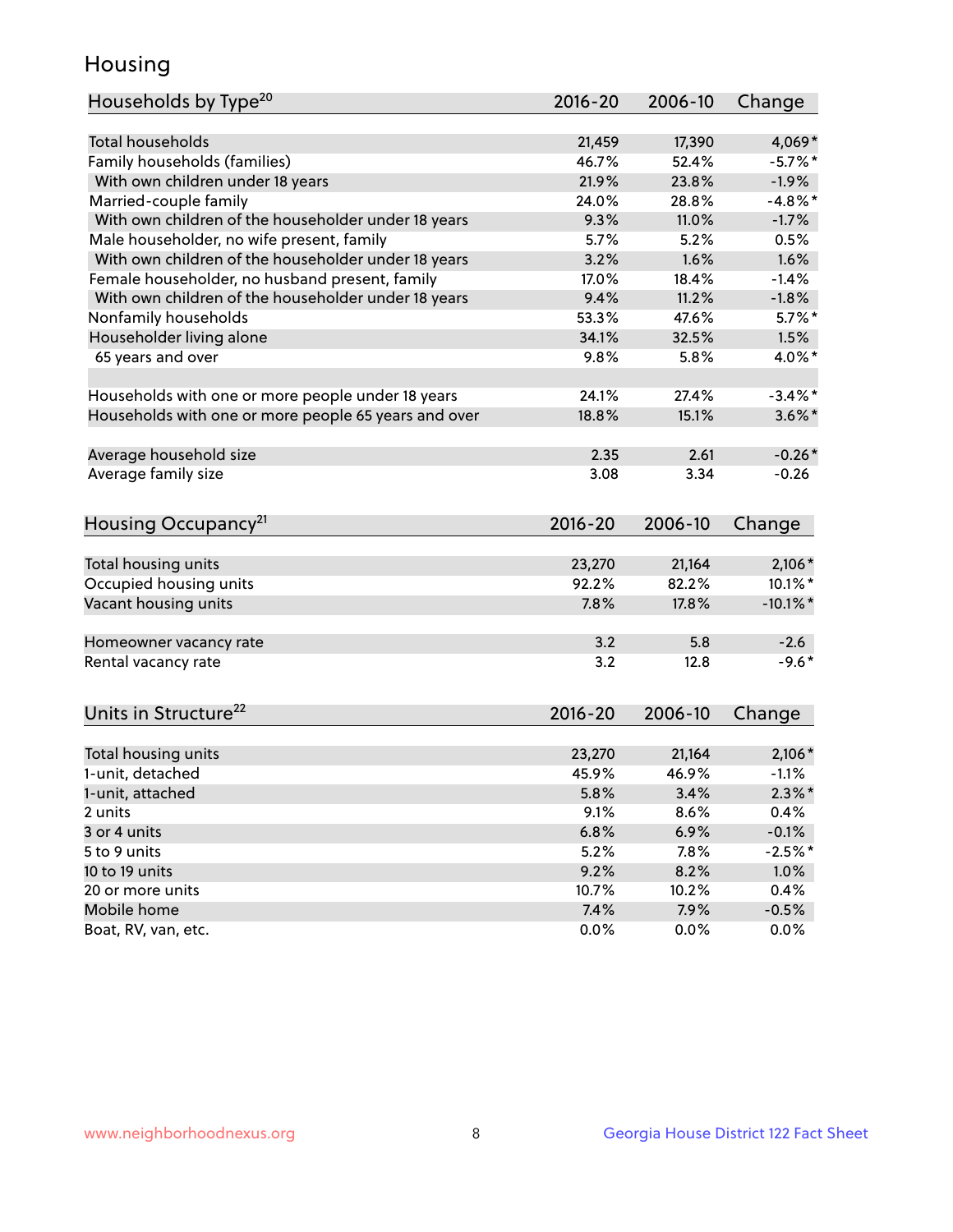## Housing, Continued...

| Year Structure Built <sup>23</sup>             | 2016-20     | 2006-10 | Change      |
|------------------------------------------------|-------------|---------|-------------|
| Total housing units                            | 23,270      | 21,164  | $2,106*$    |
| Built 2014 or later                            | 4.1%        | (X)     | (X)         |
| Built 2010 to 2013                             | 2.3%        | (X)     | (X)         |
| Built 2000 to 2009                             | 16.5%       | 18.9%   | $-2.4%$     |
| Built 1990 to 1999                             | 14.7%       | 13.5%   | 1.2%        |
| Built 1980 to 1989                             | 13.9%       | 13.8%   | 0.1%        |
| Built 1970 to 1979                             | 15.3%       | 17.6%   | $-2.4%$     |
| Built 1960 to 1969                             | 13.6%       | 14.2%   | $-0.5%$     |
| Built 1950 to 1959                             | 9.4%        | 8.9%    | 0.5%        |
| Built 1940 to 1949                             | 2.8%        | 4.6%    | $-1.7%$ *   |
| Built 1939 or earlier                          | 7.4%        | 8.6%    | $-1.2%$     |
| Housing Tenure <sup>24</sup>                   | 2016-20     | 2006-10 | Change      |
|                                                |             |         |             |
| Occupied housing units                         | 21,459      | 17,390  | 4,069*      |
| Owner-occupied                                 | 36.7%       | 40.7%   | $-3.9\%$ *  |
| Renter-occupied                                | 63.3%       | 59.3%   | $3.9\%$ *   |
| Average household size of owner-occupied unit  | 2.45        | 2.58    | $-0.13$     |
| Average household size of renter-occupied unit | 2.29        | 2.64    | $-0.35*$    |
| Residence 1 Year Ago <sup>25</sup>             | $2016 - 20$ | 2006-10 | Change      |
| Population 1 year and over                     | 59,095      | 53,168  | 5,927*      |
| Same house                                     | 67.7%       | 72.0%   | $-4.4\%$ *  |
| Different house in the U.S.                    | 31.8%       | 27.6%   | $4.2\%$ *   |
| Same county                                    | 11.1%       | 12.6%   | $-1.6%$     |
| Different county                               | 20.7%       | 15.0%   | $5.7\%$ *   |
| Same state                                     | 16.3%       | 11.7%   | 4.7%*       |
| Different state                                | 4.4%        | 3.3%    | $1.1\%$ *   |
| Abroad                                         | 0.6%        | 0.4%    | 0.2%        |
| Value of Housing Unit <sup>26</sup>            | $2016 - 20$ | 2006-10 | Change      |
|                                                |             |         |             |
| Owner-occupied units                           | 7,883       | 7,074   | 809*        |
| Less than \$50,000                             | 14.4%       | 10.3%   | 4.0%        |
| \$50,000 to \$99,999                           | 18.3%       | 18.0%   | 0.3%        |
| \$100,000 to \$149,999                         | 21.5%       | 30.2%   | $-8.7\%$ *  |
| \$150,000 to \$199,999                         | 17.6%       | 21.4%   | $-3.8%$     |
| \$200,000 to \$299,999                         | 15.3%       | 11.7%   | 3.6%        |
| \$300,000 to \$499,999                         | 9.8%        | 5.4%    | 4.4%        |
| \$500,000 to \$999,999                         | 2.5%        | 2.1%    | 0.4%        |
| \$1,000,000 or more                            | 0.7%        | 0.8%    | $-0.2%$     |
| Median (dollars)                               | 141,359     | 135,667 | 5,693*      |
| Mortgage Status <sup>27</sup>                  | $2016 - 20$ | 2006-10 | Change      |
| Owner-occupied units                           | 7,883       | 7,074   | 809*        |
| Housing units with a mortgage                  | 56.8%       | 68.6%   | $-11.9\%$ * |
| Housing units without a mortgage               | 43.2%       | 31.4%   | 11.9%*      |
|                                                |             |         |             |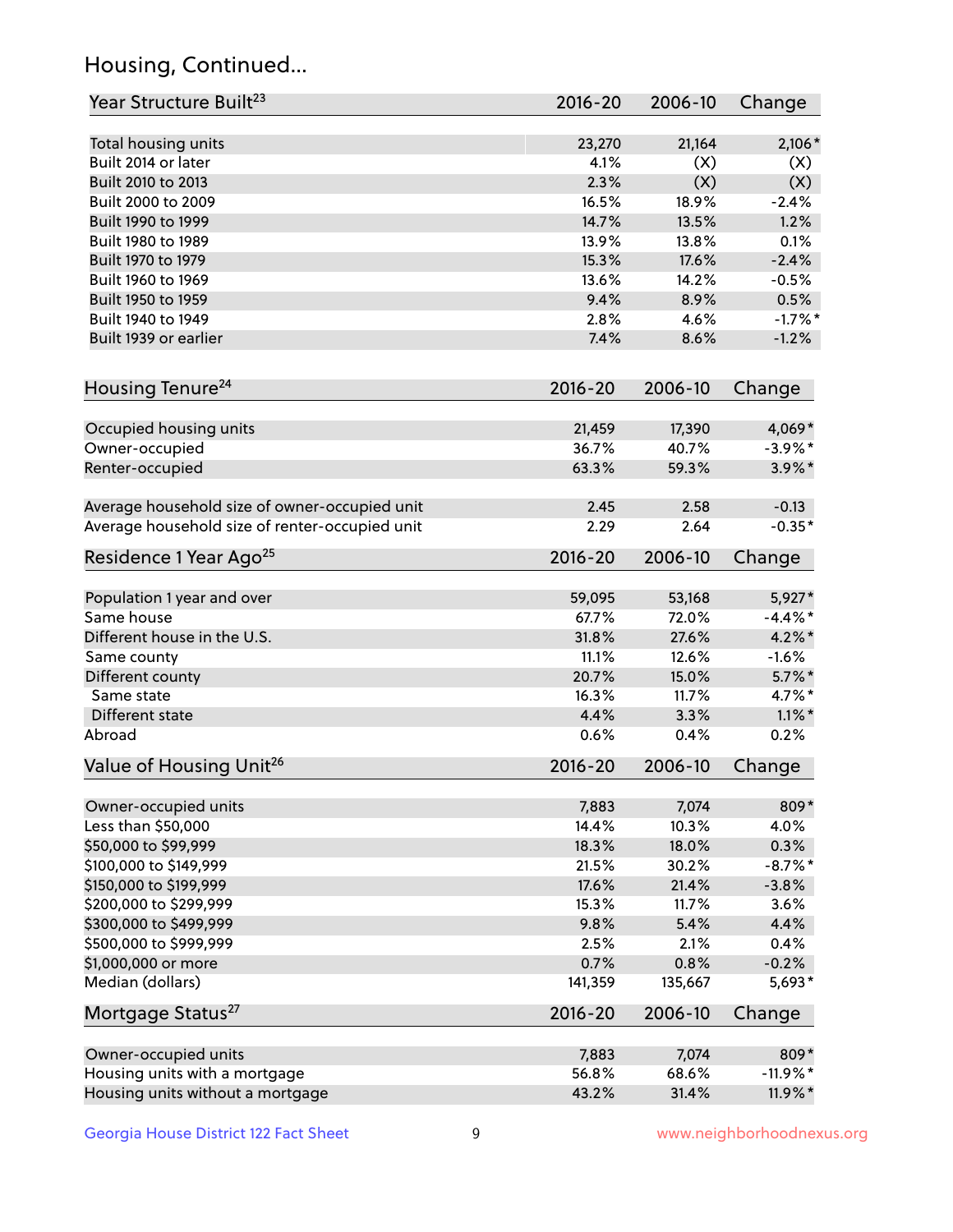## Housing, Continued...

| Selected Monthly Owner Costs <sup>28</sup>                                            | 2016-20     | 2006-10       | Change   |
|---------------------------------------------------------------------------------------|-------------|---------------|----------|
| Housing units with a mortgage                                                         | 4,475       |               | $-380$   |
| Less than \$300                                                                       | 1.8%        | 4,855<br>0.4% | 1.4%     |
| \$300 to \$499                                                                        | 1.0%        | 2.6%          | $-1.7%$  |
| \$500 to \$999                                                                        | 29.1%       | 31.9%         | $-2.8%$  |
| \$1,000 to \$1,499                                                                    | 42.6%       | 42.4%         | 0.2%     |
| \$1,500 to \$1,999                                                                    | 16.8%       | 14.5%         | 2.3%     |
| \$2,000 to \$2,999                                                                    | 7.1%        | 6.2%          | 0.9%     |
| \$3,000 or more                                                                       | 1.7%        | 2.0%          | $-0.3%$  |
| Median (dollars)                                                                      | 1,151       | 1,158         | $-7$     |
|                                                                                       |             |               |          |
| Housing units without a mortgage                                                      | 3,408       | 2,218         | $1,189*$ |
| Less than \$150                                                                       | 1.4%        | 3.7%          | $-2.3%$  |
| \$150 to \$249                                                                        | 16.1%       | 14.1%         | 2.1%     |
| \$250 to \$349                                                                        | 12.4%       | 25.5%         | $-13.1%$ |
| \$350 to \$499                                                                        | 38.3%       | 35.9%         | 2.3%     |
| \$500 to \$699                                                                        | 23.0%       | 14.9%         | 8.2%     |
| \$700 or more                                                                         | 8.8%        | 5.9%          | 2.9%     |
| Median (dollars)                                                                      | 395         | 378           | 17       |
| Selected Monthly Owner Costs as a Percentage of<br>Household Income <sup>29</sup>     | $2016 - 20$ | 2006-10       | Change   |
| Housing units with a mortgage (excluding units where<br>SMOCAPI cannot be computed)   | 4,420       | 4,785         | $-365$   |
| Less than 20.0 percent                                                                | 47.3%       | 35.4%         | 11.9%    |
| 20.0 to 24.9 percent                                                                  | 9.8%        | 11.5%         | $-1.7%$  |
| 25.0 to 29.9 percent                                                                  | 5.8%        | 12.5%         | $-6.8%$  |
| 30.0 to 34.9 percent                                                                  | 7.6%        | 9.1%          | $-1.5%$  |
| 35.0 percent or more                                                                  | 29.6%       | 31.5%         | $-1.9%$  |
| Not computed                                                                          | 55          | 70            | $-15$    |
| Housing unit without a mortgage (excluding units where<br>SMOCAPI cannot be computed) | 3,297       | 2,209         | 1,088    |
| Less than 10.0 percent                                                                | 39.0%       | 37.9%         | 1.1%     |
| 10.0 to 14.9 percent                                                                  | 17.1%       | 23.1%         | $-6.0%$  |
| 15.0 to 19.9 percent                                                                  | 13.3%       | 10.2%         | 3.1%     |
| 20.0 to 24.9 percent                                                                  | 6.1%        | 10.4%         | $-4.3%$  |
| 25.0 to 29.9 percent                                                                  | 9.7%        | 3.1%          | 6.6%     |
| 30.0 to 34.9 percent                                                                  | 4.4%        | 2.9%          | 1.4%     |
| 35.0 percent or more                                                                  | 10.4%       | 12.4%         | $-1.9%$  |
| Not computed                                                                          | 110         | 9             | 101      |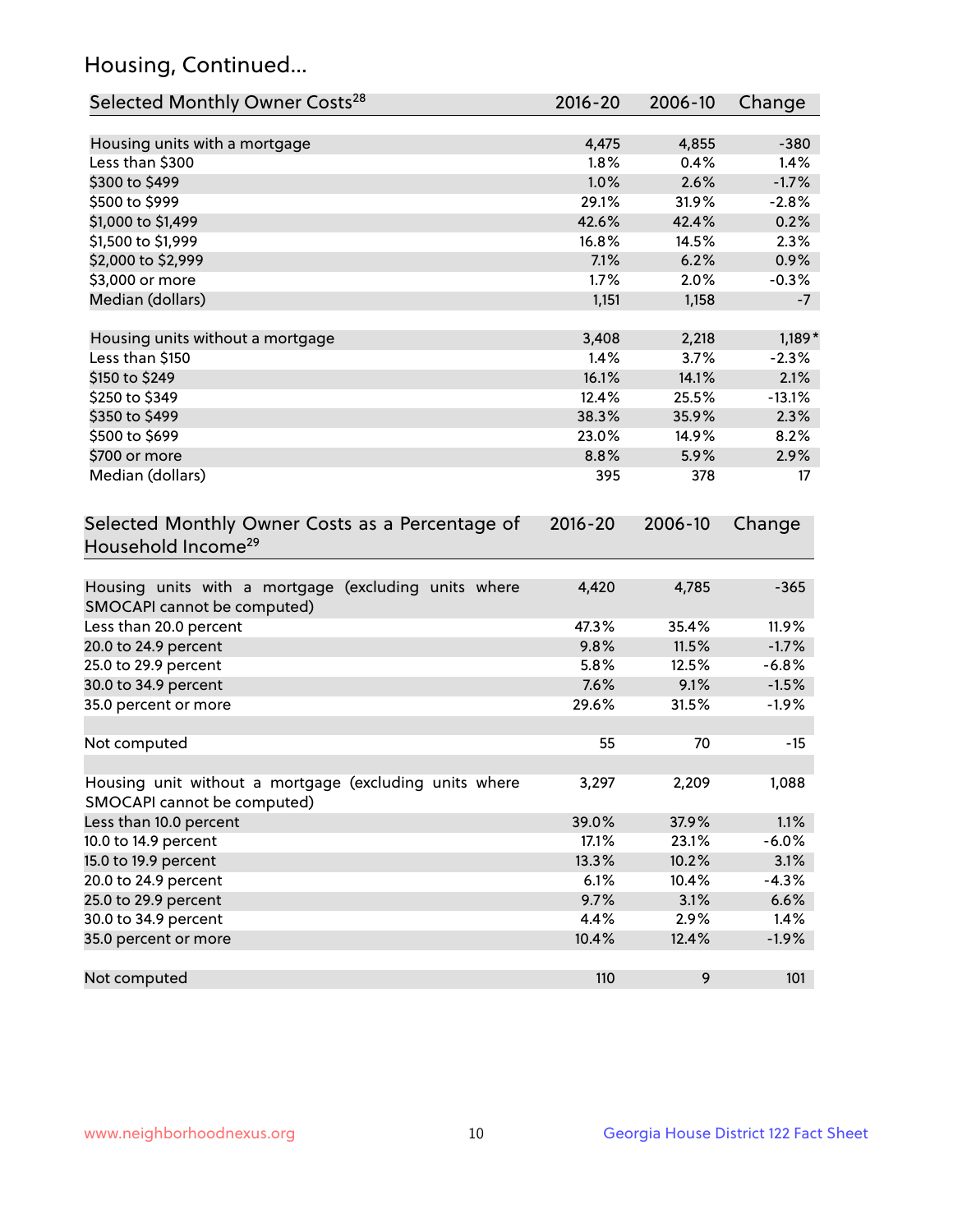## Housing, Continued...

| Gross Rent <sup>30</sup>   | 2016-20 | 2006-10 | Change    |
|----------------------------|---------|---------|-----------|
|                            |         |         |           |
| Occupied units paying rent | 13,183  | 9,842   | $3,341*$  |
| Less than \$200            | 4.1%    | 5.6%    | $-1.5%$   |
| \$200 to \$499             | 8.2%    | 18.8%   | $-10.6%$  |
| \$500 to \$749             | 28.5%   | 35.2%   | $-6.7%$   |
| \$750 to \$999             | 29.8%   | 21.6%   | $8.2\%$ * |
| \$1,000 to \$1,499         | 20.0%   | 14.3%   | $5.7\%$ * |
| \$1,500 to \$1,999         | 5.2%    | 4.4%    | 0.9%      |
| \$2,000 or more            | 4.1%    | 0.2%    | 3.9%      |
| Median (dollars)           | 825     | 687     | $138*$    |
|                            |         |         |           |
| No rent paid               | 393     | 474     | $-81$     |
|                            |         |         |           |

| Gross Rent as a Percentage of Household Income <sup>31</sup>                   | $2016 - 20$ | 2006-10 | Change   |
|--------------------------------------------------------------------------------|-------------|---------|----------|
|                                                                                |             |         |          |
| Occupied units paying rent (excluding units where GRAPI<br>cannot be computed) | 12,524      | 8,950   | $3,574*$ |
| Less than 15.0 percent                                                         | $11.8\%$    | 11.8%   | $-0.0%$  |
| 15.0 to 19.9 percent                                                           | 8.2%        | 10.2%   | $-2.0%$  |
| 20.0 to 24.9 percent                                                           | 10.6%       | 9.5%    | 1.1%     |
| 25.0 to 29.9 percent                                                           | 9.9%        | 10.7%   | $-0.8%$  |
| 30.0 to 34.9 percent                                                           | 7.3%        | 9.6%    | $-2.2%$  |
| 35.0 percent or more                                                           | 52.1%       | 48.2%   | 3.9%     |
|                                                                                |             |         |          |
| Not computed                                                                   | 1.052       | 1,366   | $-314$   |

## Transportation

| Commuting to Work <sup>32</sup>           | 2016-20 | 2006-10 | Change     |
|-------------------------------------------|---------|---------|------------|
|                                           |         |         |            |
| Workers 16 years and over                 | 24,676  | 22,310  | $2,366*$   |
| Car, truck, or van - drove alone          | 70.2%   | 68.5%   | 1.7%       |
| Car, truck, or van - carpooled            | 7.8%    | 12.4%   | $-4.6\%$ * |
| Public transportation (excluding taxicab) | 3.8%    | 3.6%    | 0.2%       |
| Walked                                    | 9.1%    | 7.8%    | 1.4%       |
| Other means                               | 3.1%    | $3.0\%$ | 0.0%       |
| Worked at home                            | 5.9%    | 4.7%    | 1.3%       |
|                                           |         |         |            |
| Mean travel time to work (minutes)        | 21.1    | 18.5    | $2.6*$     |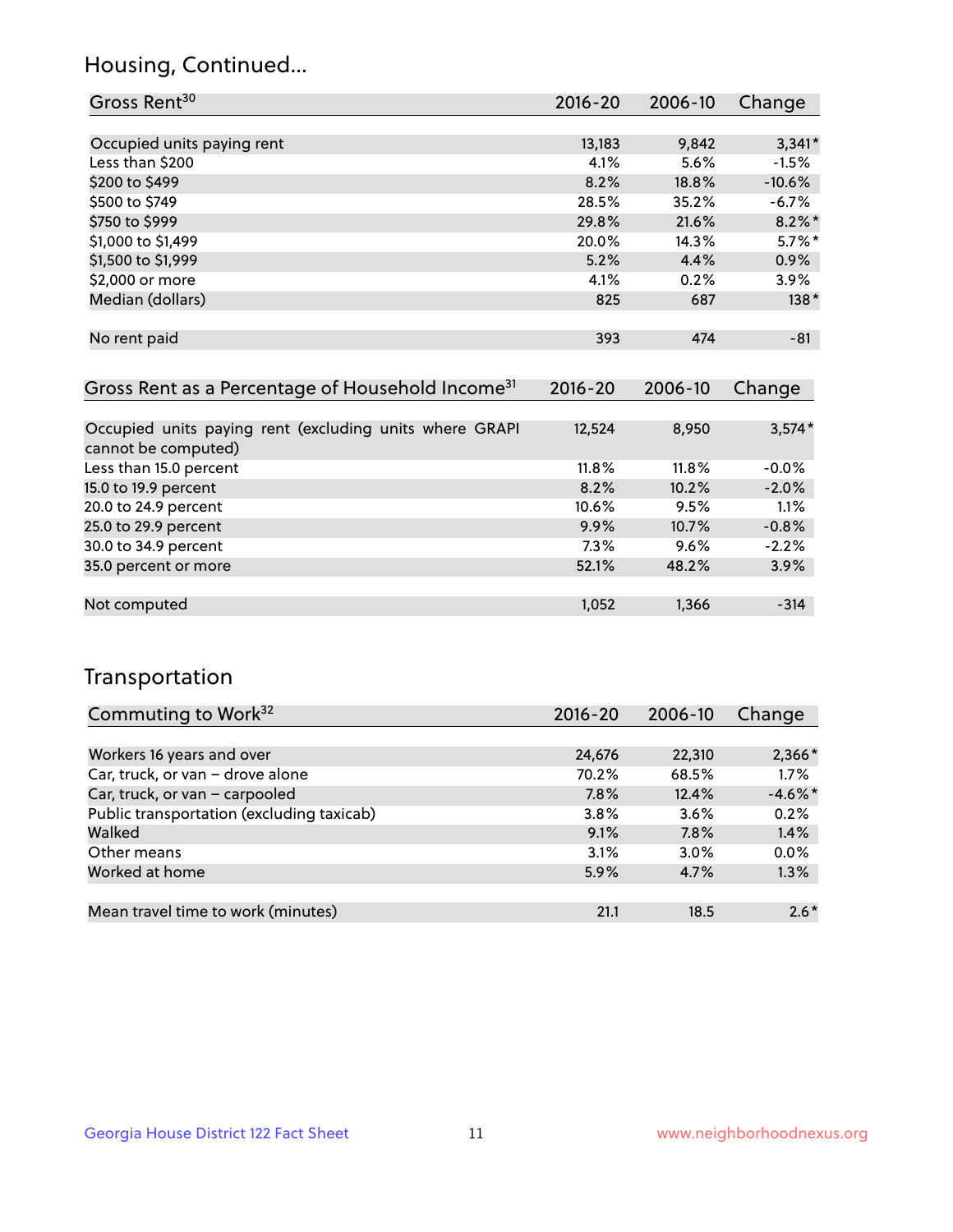## Transportation, Continued...

| Vehicles Available <sup>33</sup> | $2016 - 20$ | 2006-10 | Change   |
|----------------------------------|-------------|---------|----------|
|                                  |             |         |          |
| Occupied housing units           | 21.459      | 17,390  | $4.069*$ |
| No vehicles available            | 11.1%       | 12.0%   | $-0.9%$  |
| 1 vehicle available              | 36.4%       | 38.6%   | $-2.1%$  |
| 2 vehicles available             | 34.1%       | 33.3%   | 0.9%     |
| 3 or more vehicles available     | 18.4%       | 16.2%   | 2.2%     |

#### Health

| Health Insurance coverage <sup>34</sup>                 | 2016-20 |
|---------------------------------------------------------|---------|
|                                                         |         |
| Civilian Noninstitutionalized Population                | 59,416  |
| With health insurance coverage                          | 85.3%   |
| With private health insurance coverage                  | 63.3%   |
| With public health coverage                             | 28.0%   |
| No health insurance coverage                            | 14.7%   |
| Civilian Noninstitutionalized Population Under 19 years | 15,007  |
| No health insurance coverage                            | 9.0%    |
| Civilian Noninstitutionalized Population 19 to 64 years | 39,598  |
| In labor force:                                         | 25,395  |
| Employed:                                               | 23,631  |
| With health insurance coverage                          | 81.4%   |
| With private health insurance coverage                  | 75.1%   |
| With public coverage                                    | 8.8%    |
| No health insurance coverage                            | 18.6%   |
| Unemployed:                                             | 1,764   |
| With health insurance coverage                          | 64.1%   |
| With private health insurance coverage                  | 51.1%   |
| With public coverage                                    | 15.9%   |
| No health insurance coverage                            | 35.9%   |
| Not in labor force:                                     | 14,203  |
| With health insurance coverage                          | 83.5%   |
| With private health insurance coverage                  | 70.4%   |
| With public coverage                                    | 17.5%   |
| No health insurance coverage                            | 16.5%   |